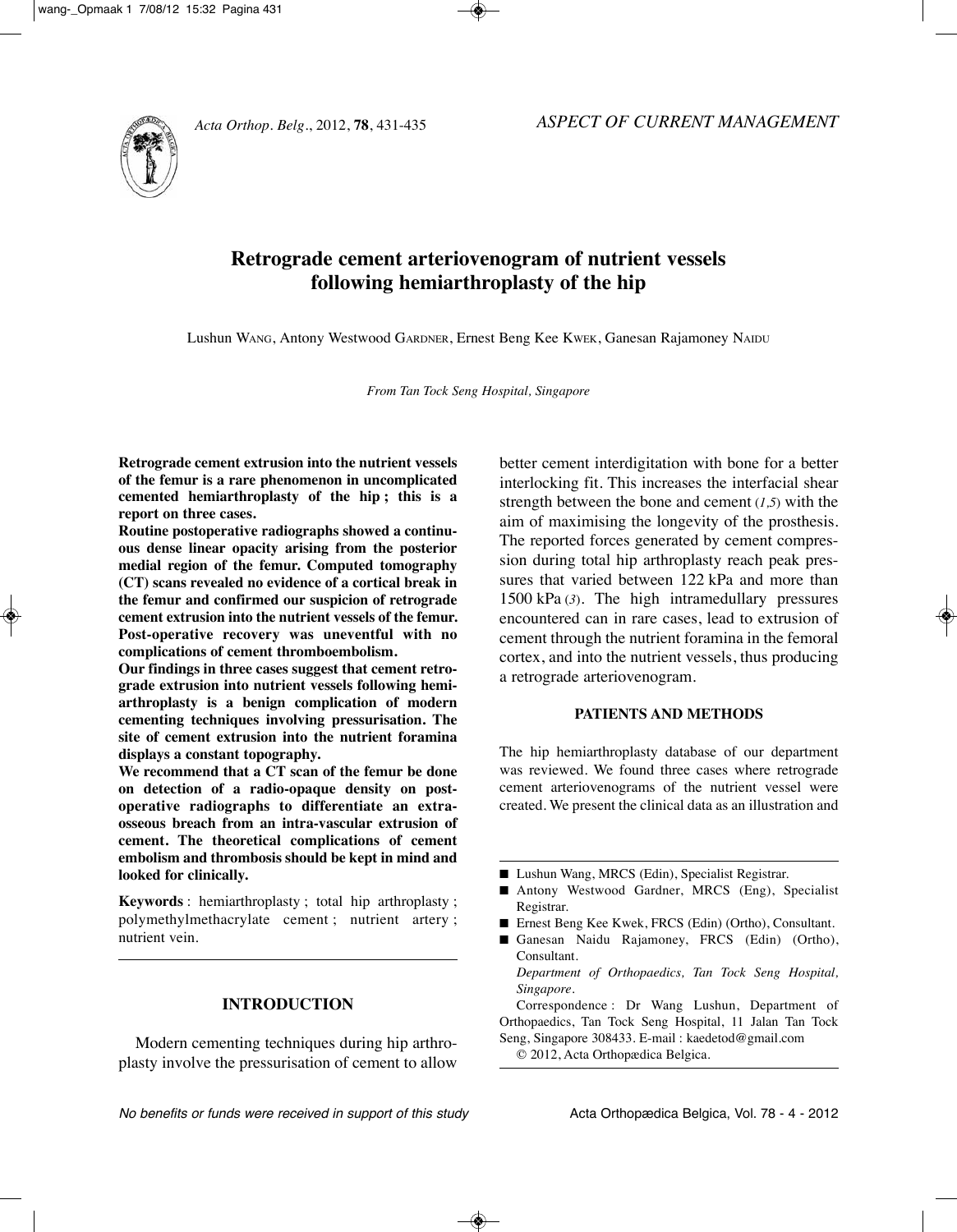analyse the relevant literature to identify similarity and potential clinical implications for further cases.

#### **Case 1**

An 84-year-old Indian lady was admitted for a displaced right femoral neck fracture after an accidental fall. She had a past medical history of type 2 diabetes mellitus, hypertension and peripheral vascular disease.

She underwent an uncomplicated cemented right bipolar hemiarthroplasty. Third generation cementing techniques were employed. The femur cavity was prepared after reaming by using an intramedullary brush and pulsatile saline lavage. A cement restrictor was then inserted 2 cm distal to the tip of the femur implant. Cement (Palacos®) was injected into the femoral canal using a cement gun at the 3-minute mark and pressurised with a wedge device. Finally the prosthesis (Zimmer Heritage size 11) was inserted at the 5-minute mark. There were no intra-operative complications noted.

Post-operatively, the patient made an uneventful recovery. The post operative radiographs showed a radio-opaque density consistent with cement arising from the posterio-medial aspect of the femur shaft 155 mm distal from the tip of the greater trochanter. A computed tomography (CT) scan of the right femur showed a continuous linear column of cement extending from within the intramedullary canal to the nutrient foramina via the posterior cortex of the femur with no cortical perforation. This density was of uniform calibre initially with no appearance of valvular constriction before cement extravasation (Fig. 1). This suggests an iatrogenic cement retrograde arteriogram.

#### **Case 2**

A 77-year-old Chinese lady with a medical history of mitral valve prolapse, hypertension and hyperlipidaemia was admitted with a displaced left femoral neck fracture after an accidental trip and fall.

She underwent a left cemented bipolar hemiarthroplasty. The femoral canal was prepared similarly to the previous case with  $3<sup>rd</sup>$  generation cementing techniques applied. Cement (Stryker Simplex® P Tobramycin) was pressurized into the femoral canal again at the 3-minute mark. The prosthesis (Zimmer Versys size 11) was inserted again when cement became doughy at the 5 minute mark. The patient's vital signs remained stable intra-operatively.

Routine post-operative radiographs showed a continuous column of dense material extruding from the poste-



*Fig. 1.* — The post-operative (B) radiograph in this patient after a right hip hemiarthroplasty showed a radio-opaque density consistent with cement arising from the medial femur shaft not evident in the pre-operative films (A). A computed tomography  $(CT)$  scan  $(C, D)$  of the right femur showed a continuous linear column of cement extending from the intramedullary canal to the nutrient artery via the posterior cortex of the femur. This density was of uniform caliber initially before extravasation suggesting a cement retrograde arteriogram.

rior-medial border of the femur. The site of cement extrusion was measured to be 138 mm distal to the greater trochanter. The point of cement communication with the femur was consistent with the normal position of the nutrient foramen and the appearance of valvular constrictions at the start of the density suggested a retrograde cement venogram of the nutrient vein. The calibre of the density then increased significantly, thus suggesting an extravasation of cement into the soft tissues (Fig. 2). The patient recovered well with no post operative complications.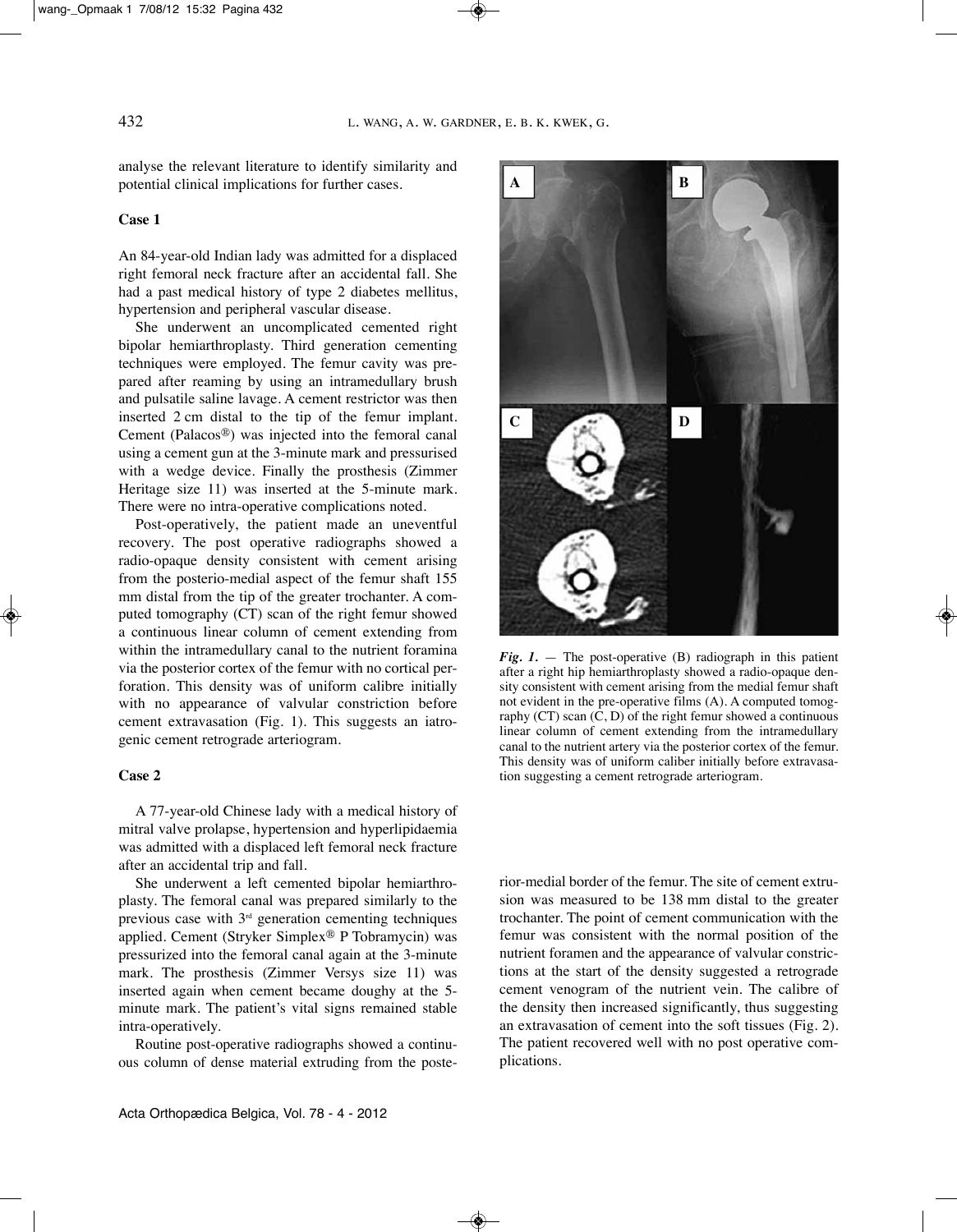

*Fig. 2.* — A continuous column of dense material extruding from the posterior-medial border of the femur is shown on the radiographs post hemiarthroplasty (B, D) again not evident on pre-operative films (A, C). The presence of valvular like constrictions in the cement extrusion suggests the creation of a retrograde cement venogram.



*Fig. 3.* —A worrisome collection of cement was noted on postoperative radiographs (B) in this patient who underwent hemiarthroplasty of the left hip. Subsequent computed scanning (C, D) revealed an intact femur shaft with the neck of cement extrusion from the nutrient foramina clearly demarcated.

## **Case 3**

A 71-year-old Chinese lady was treated for a displaced femoral neck fracture after a fall with a cemented bipolar hemiarthroplasty. She had a medical history of hypertension, surgically treated breast carcinoma and vascular dementia.

Cement (Stryker Simplex® P Tobramycin) was pressurised at the 3 minute mark with insertion of the prosthesis (Zimmer Versys size 11) at the 5- minute mark. No intraoperative complications were noted. Post operative radiographs revealed a worrisome collection of cement that appeared discontinuous with the femur shaft. A periprosthetic cortical breach was suspected and the patient was initially placed on non-weight bearing status. A CT scan was subsequently ordered which revealed an intact femur shaft cortex. Cement was seen propagating retrogradely through a nutrient vessel with the neck of this propagation clearly demarcated on the axial and coronal cuts (Fig. 3).

# **DISCUSSION**

The nutrient artery of the femur originates from the second perforating branch of the deep femoral artery (*4*)*.* A second nutrient artery may exist and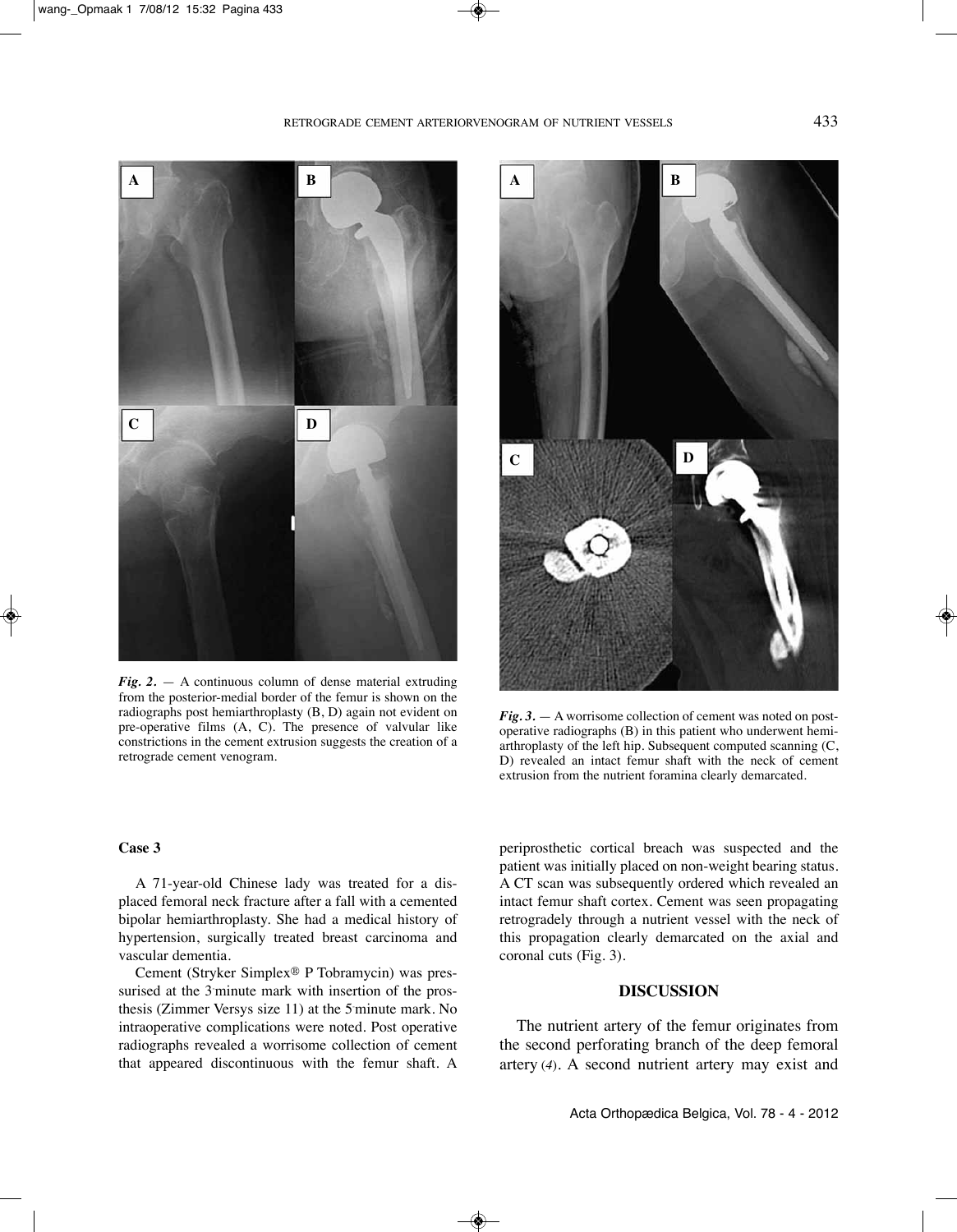this branches from the first or third perforator. In a cadaveric study, Yamamoto *et al* found a single nutrient artery in 55% (11 of 20) of cases and two nutrient arteries in 45% (9 of 20) (*10*)*.* The nutrient artery enters the femur posteriorly along the linea aspera and transverses the cortex obliquely upwards towards the femoral head. it gives off ascending and descending branches in the medullary cavity that run parallel to the femoral long axis. These branches divide further into smaller walled arterioles, forming capillary networks by anastomosing with the venous sinus plexus which supplies the haversian canals. From these venous sinuses, blood drains to a central longitudinal vein and then back via the nutrient veins. Thus, there is a circular pattern to blood flow within the marrow cavity, from the center of the marrow cavity toward the periphery of the marrow cavity then back toward the center.

The location of the nutrient artery canal has been described by Schiessel *et al* (*8*)*.* in a radiological study of 129 extremity cases, they reported the distance between the tip of the greater trochanter and the proximal end of the nutrient artery canal to be  $170 \pm 25$  mm and the canal length to be  $27 \pm 9$  mm long. In an anatomical study, Farouk et al found a constant topographical relation of the nutrient artery to the femoral shaft and the tip of the trochanter (*2*). The distance between the tip of the trochanter and the nutrient foramen of the femur averaged 161 (205-150) mm in their study. The femur was divided into sixths and the position of the nutrient artery and foramen was found to lie consistently in the third sixth.

Our Asian patients are shorter in stature with a relatively shorter femur compared to the Caucasian population. The distance of the nutrient foramen from the tip of the greater trochanter is expected to be less than the average measured in the above studies. The location of the site of cement extrusion into nutrient foramina corresponds with the  $3<sup>rd</sup>$  sixth of the femur where the nutrient foramina are located.

Cement retrograde filling of nutrient vessels with or without extravasation post total hip replacement or hemiarthroplasty is a very rare phenomenon sporadically reported in literature. A case of an 80year-old woman with severe coxarthrosis who underwent cemented total hip replacement was reported by Nogler *et al* (*6*). Retrograde cement filling of the nutrient vein was noted on routine postoperative radiographs and confirmed with a CT scan. Panousis *et al* (7) reported a case with extensive retrograde cement filling of the nutrient artery of the femur in a 60-year-old female following total hip arthroplasty for severe osteoarthritis of the hip. Skyrme *et al* (*9*) also reported a case of intravenous polymethylmethacrylate after cemented hemiarthroplasty of the hip in a 72-year-old female. There were no immediate or late complications noted in the above cases.

This is a rare phenomenon and appears to coincide with the implementation of modern third generation high pressurization cementing methods. We infer that the normal caliber of the nutrient vessels does not allow retrograde cement filling unless under high pressurisation. It is pertinent to report and recognize this phenomenon and discuss its clinical implications with the routine pressurisation of polymethylmethacrylate in today's modern cementing methods. Pressurisation of the cement in the early and more liquid stages may also increase the risks of cement entering the nutrient vessels.

This finding must be differentiated from the worrisome complication of cortical perforation as the risk of fracture propagation at the site of a perforation is increased. Delaying the weight bearing status of a patient after hip replacement due to an erroneous diagnosis of iatrogenic femur cortical breach increases the complications that can arise from prolonged recumbency. We suggest that a CT scan of the femur be done routinely and expediently upon detection of a radio-opaque density on postoperative radiographs. This will allow early diagnosis and exclusion of an iatrogenic cortical perforation of the femur.

We noted no acute or chronic detrimental clinical consequences. At the time of last follow-up for all three patients, the location of cement extrusion and prosthesis alignment remained unchanged. Avascularity of the femur is unlikely secondary to obliteration of the nutrient artery alone due to the other perforating branches of the deep femoral artery which supply overlying the periosteum